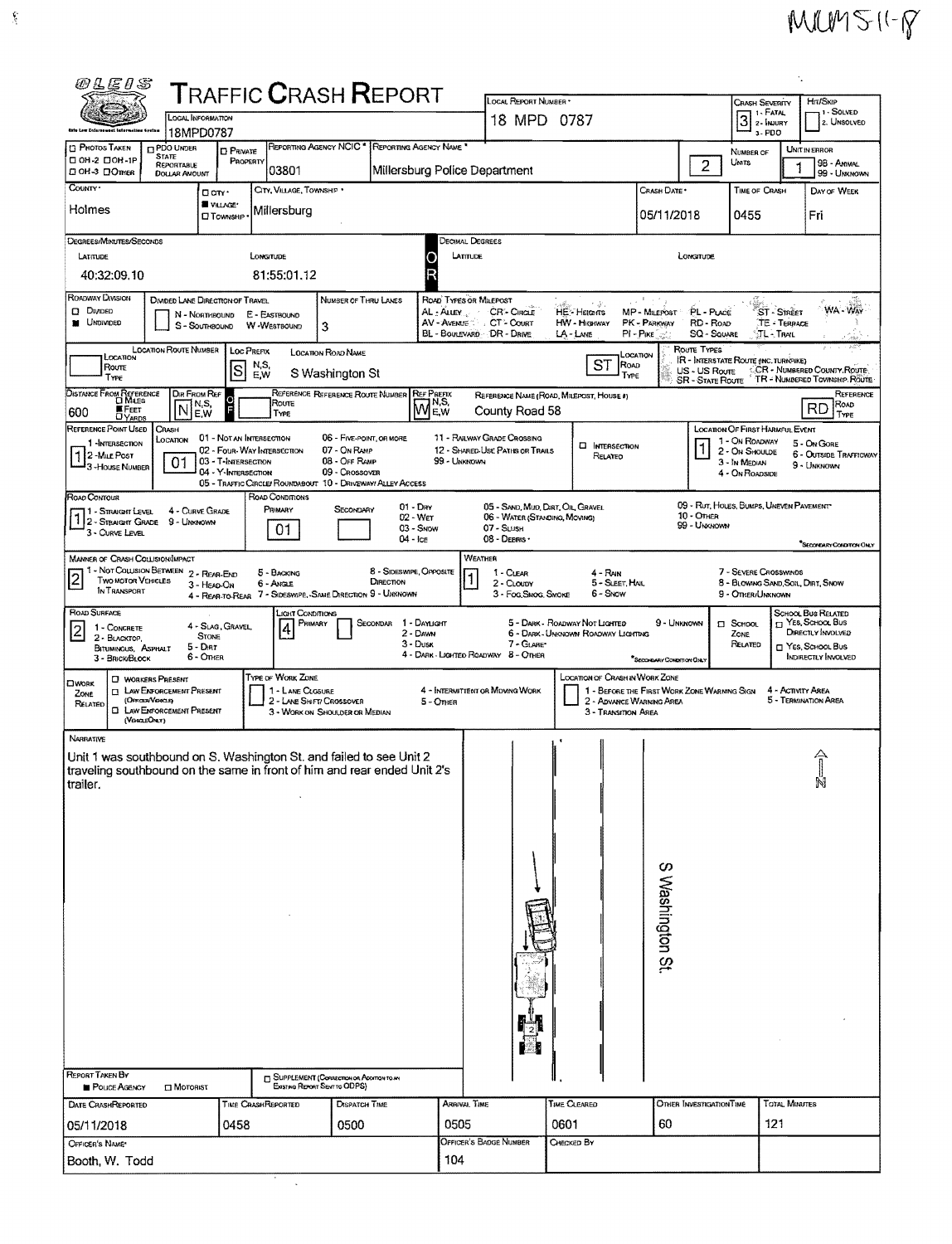|                            |                                                                                                    |                                                               |                       |                                                |                                                     |                                                                                                                                         | <b>MOTORIST / NON-MOTORIST / OCCUPANT</b>                                                                                              |                                                                                                                      |                                       |               |                                                                                                     | <b>LOCAL REPORT NUMBER</b>                                                        |                          |                                                                                                  |                               |                             |
|----------------------------|----------------------------------------------------------------------------------------------------|---------------------------------------------------------------|-----------------------|------------------------------------------------|-----------------------------------------------------|-----------------------------------------------------------------------------------------------------------------------------------------|----------------------------------------------------------------------------------------------------------------------------------------|----------------------------------------------------------------------------------------------------------------------|---------------------------------------|---------------|-----------------------------------------------------------------------------------------------------|-----------------------------------------------------------------------------------|--------------------------|--------------------------------------------------------------------------------------------------|-------------------------------|-----------------------------|
|                            |                                                                                                    |                                                               |                       |                                                |                                                     |                                                                                                                                         |                                                                                                                                        |                                                                                                                      |                                       |               |                                                                                                     | 18 MPD 0787                                                                       |                          |                                                                                                  |                               |                             |
|                            | UNIT NUMBER NAME: LAST, FIRST, MIDDLE                                                              |                                                               |                       |                                                |                                                     |                                                                                                                                         |                                                                                                                                        |                                                                                                                      |                                       | DATE OF BIRTH |                                                                                                     |                                                                                   |                          | AGE                                                                                              | GENDER<br>ΙM                  | F - FEMALE                  |
|                            | Mohr, Maynard, E<br>ADDRESS, CITY, STATE, ZIP                                                      |                                                               |                       |                                                |                                                     |                                                                                                                                         |                                                                                                                                        |                                                                                                                      |                                       |               | 07/05/1938                                                                                          | CONTACT PHONE - INCLUDE AREA CODE                                                 |                          | 79                                                                                               |                               | M - MALE                    |
|                            | 142 Northern Dr. Millersburg, OH, 44654                                                            |                                                               |                       |                                                |                                                     |                                                                                                                                         |                                                                                                                                        |                                                                                                                      |                                       |               |                                                                                                     | 330-763-0238                                                                      |                          |                                                                                                  |                               |                             |
| INJURIES<br>1              | INJURED TAKEN BY EMS AGENCY<br>$\mathbf 1$                                                         |                                                               |                       |                                                |                                                     |                                                                                                                                         | MEDICAL FACILITY INJURED TAKEN TO                                                                                                      | 04                                                                                                                   | SAFETY EQUIPMENT USED                 |               | DOT COMPLIANT SEATING POSITION AIR BAG USAGE EJECTION TRAPPED<br>MOTORCYCLE<br>НЕШЕТ                | 01                                                                                |                          |                                                                                                  | 1                             |                             |
| OL STATE<br>OH             | <b>OPERATOR LICENSE NUMBER</b><br>RT052653                                                         |                                                               | OL CLASS              | No<br>⊡V∧⊔D<br>D.                              | M/C<br>∣□ <sub>EvD</sub>                            | CONDITION<br>1                                                                                                                          | ALCOHOL/DRUG SUSPECTED ALCOHOL TEST STATUS ALCOHOL TEST TYPE ALCOHOL TEST VALUE DRUG TEST STATUS   DRUG TEST TYPE<br>$\vert$ 1 $\vert$ | 1                                                                                                                    |                                       |               |                                                                                                     |                                                                                   |                          | 1                                                                                                |                               |                             |
|                            | OFFENSE CHARGED ( [ LOCAL CODE)                                                                    |                                                               |                       | <b>OFFENSE DESCRIPTION</b>                     |                                                     |                                                                                                                                         |                                                                                                                                        |                                                                                                                      | Citation Number                       |               |                                                                                                     |                                                                                   | $\square$ Device         | HANDS-FREE                                                                                       |                               | <b>DRIVER DISTRACTED BY</b> |
|                            | UNIT NUMBER NAME: LAST, FIRST, MIDDLE                                                              |                                                               |                       |                                                |                                                     |                                                                                                                                         |                                                                                                                                        |                                                                                                                      |                                       | Date of Birth |                                                                                                     |                                                                                   | <b>UsED</b>              | AGE                                                                                              | GENDER                        |                             |
|                            | Yoder, David, A<br>ADDRESS, CITY, STATE, ZIP                                                       |                                                               |                       |                                                |                                                     |                                                                                                                                         |                                                                                                                                        |                                                                                                                      |                                       |               | 01/05/1963                                                                                          |                                                                                   |                          | 55                                                                                               |                               | F - FEMALE<br>M - MALE      |
|                            | 7965 State Route 241, Millersburg, OH, 44654                                                       |                                                               |                       |                                                |                                                     |                                                                                                                                         |                                                                                                                                        |                                                                                                                      |                                       |               |                                                                                                     | CONTACT PHONE - INCLUDE AREA CODE<br>330-674-2616                                 |                          |                                                                                                  |                               |                             |
| <b>NJURIES</b>             | INJURED TAKEN BY                                                                                   | <b>EMS AGENCY</b>                                             |                       |                                                |                                                     |                                                                                                                                         | MEDICAL FACILITY INJURED TAKEN TO                                                                                                      |                                                                                                                      | <b>SAFETY EQUIPMENT USED</b>          |               | <b>DOT COMPLIANT SEATING POSITION</b><br>MOTORCYCLE                                                 |                                                                                   |                          | AIR BAG USAGE EJECTION TRAPPED                                                                   |                               |                             |
| OL State                   | 1<br><b>OPERATOR LICENSE NUMBER</b>                                                                |                                                               | OL CLASS              |                                                |                                                     | CONDITION                                                                                                                               | ALCOHOL/DRUG SUSPECTED ALCOHOL TEST STATUS ALCOHOL TEST TYPE ALCOHOL TEST VALUE DRUG TEST STATUS DRUG TEST TYPE                        | 01                                                                                                                   |                                       |               | HELMET                                                                                              | 16                                                                                |                          | 5                                                                                                |                               |                             |
| OН                         | NT651536                                                                                           |                                                               | 4                     | No<br>WA⊔D<br>Dı.                              | <b>M/C</b><br> ¤ <sub>Ero</sub>                     | I1                                                                                                                                      | 1                                                                                                                                      | 1                                                                                                                    |                                       |               |                                                                                                     |                                                                                   |                          | 1                                                                                                |                               |                             |
|                            | OFFENSE CHARGED ( CLOCAL CODE)                                                                     |                                                               |                       | <b>OFFENSE DESCRIPTION</b>                     |                                                     |                                                                                                                                         |                                                                                                                                        |                                                                                                                      | CITATION NUMBER                       |               |                                                                                                     |                                                                                   | $\square$ Device<br>Useo | <b>HANDS-FREE</b>                                                                                |                               | <b>DRIVER DISTRACTED BY</b> |
| INJURIES                   |                                                                                                    | INJURED TAKEN BY                                              |                       |                                                |                                                     | <b>SAFETY EQUIPMENT USED</b>                                                                                                            |                                                                                                                                        | 99 - UNKNOWN SAFETY EQUIPMENT                                                                                        |                                       |               |                                                                                                     | ian l                                                                             |                          |                                                                                                  |                               |                             |
|                            | 1 - No INJURY / NOME REPORTE<br>2 - POSSIBLE                                                       | TREATED AT SCENE                                              | 1 - Not Transported / |                                                | Motorist                                            | 01 - NONE USED - VEHICLE OCCUPANT                                                                                                       |                                                                                                                                        |                                                                                                                      |                                       |               | 05 - CHILD RESTRAINT SYSTEM-FORWARD FACING 09 - NONE USED                                           | Non-Motorist                                                                      |                          |                                                                                                  | $-12$ - Reflective Coating.   |                             |
| 5 - Fatal                  | 3 - NON-INCAPACITATING<br>4 - INCAPACITATING                                                       | $2 - EMS$<br>3 - Pouce<br>4 - OTHER<br>9 - Unknown            |                       |                                                |                                                     | 02 - SHOULDER BELT ONLY USED<br>03 - LAP BELT ONLY USED                                                                                 | 04 - SHOULDER AND LAP BELT ONLY USED:                                                                                                  | 06 - CHILD RESTRAINT SYSTEM-REAR FACING<br>07 - Booster Seat († 18<br>$-08$ - Helmet Used $\mathcal{L}_{\text{max}}$ |                                       |               |                                                                                                     | 10 - HELMET USED<br>11 PROTECTIVE PADS USED<br>(ELBOWS, KNEES, ETC)               |                          |                                                                                                  | : 13 - Lia mixa<br>14 - Отнев |                             |
|                            | Seating Position                                                                                   |                                                               |                       |                                                |                                                     |                                                                                                                                         |                                                                                                                                        |                                                                                                                      |                                       |               |                                                                                                     |                                                                                   | AIR BAG USAGE.           |                                                                                                  |                               |                             |
|                            | 01 - FRONT - LEFT SIDE (MOTOROYCLE DRIVER)<br>02 - FRONT - MIDDLE<br>03 - FRONT - RIGHT SIDE       |                                                               |                       | 08 - THIRD - MIDOLE<br>09 - THIRD - RIGHT SIDE |                                                     | 07. THIRD - LEFT SIDE (MOTORCYCLE SIDE CAR)                                                                                             |                                                                                                                                        | 12 - Passenger in Unenclosed Cargo Area<br>13 - Trailing Unit<br>14 - RIDING ON VEHICLE EXTERIOR (NON-TRAILING UNIT) |                                       |               |                                                                                                     |                                                                                   |                          | 1 - NOT DEPLOYED<br>2 - DEPLOYED FRONT<br>3 - DEPLOYED SIDE                                      |                               |                             |
|                            | 04 - SECOND - LEFT SIDE (MOTORCYCLE PASSENGER)<br>05 - Second - Middle<br>06 - Secono - Richt Side |                                                               |                       |                                                |                                                     | 10 - SLEEPER SECTION OF CAB (TRICK)<br>11 - PASSENGER IN OTHER ENCLOSED CARGO AREA<br>(Note Transa Urat Such ASA Bus, Pick up with CAP) |                                                                                                                                        | 15 - Non-Motorist<br>.16 - Other<br>99 - Unknown                                                                     |                                       |               |                                                                                                     |                                                                                   |                          | 4 - DEPLOYED BOTH FRONT/SIDE<br>5 - NOT APPLICABLE<br>9 - DEPLOYMENT UNKNOWN                     |                               |                             |
| <b>EJECTION</b>            | TRAPPED                                                                                            |                                                               |                       | <b>OPERATOR LICENSE CLASS</b>                  |                                                     |                                                                                                                                         | CONDITION                                                                                                                              |                                                                                                                      |                                       |               |                                                                                                     |                                                                                   |                          | ALCOHOL/DRUG SUSPECTED                                                                           |                               |                             |
|                            | 1 <sup>2</sup> Not EJECTED<br>2 - TOTALLY EJECTED                                                  | 1 - Not Trapped<br>2 - EXTRICATED BY                          |                       | 1 - CLASS A<br>2 - Cuss B                      |                                                     |                                                                                                                                         | 1 - APPARENTLY NORMAL<br>2 - PHYSICAL IMPAIRMENT                                                                                       |                                                                                                                      |                                       |               | 5 - FELL ASLEEP, FAINTED, FATIGUE<br>6 - UNDER THE INFLUENCE OF                                     |                                                                                   | $1 - None$               | 2 - YES ALCOHOL SUSPECTED                                                                        |                               |                             |
| 14 an                      | 3 - PARTIALLY EJECTED<br>4 - NOT APPLICABLE                                                        | MECHANICAL MEANS<br>3 - EXTRICATED BY<br>NON-MECHANICAL MEANS |                       | 3 - Cuss C                                     | 4 - REGULAR CLASS (OHIGE TD").<br>5 - MC/MoPED ONLY |                                                                                                                                         | 3 - EMOTIONL (DEPRESSED, ANGRY, DISTURBE<br>4 - Illness<br>651                                                                         |                                                                                                                      | 人 家庭                                  | 7 - Other     | MEDICATIONS, DRUGS, ALCOHOL                                                                         | $\omega_{\rm{c}}$ , as<br>$\mathcal{P}_1$ , $\mathcal{P}_2$ , and $\mathcal{P}_2$ |                          | 3 - YES H8D NOTIMPARED<br>4 - YES - DRUGS SUSPECTED<br>5 - YES-ALCOHOL AND DRUGS<br>in abustis c |                               | SPECTED                     |
|                            | <b>ALCOHOL TEST STATUS</b>                                                                         |                                                               |                       | Sp. 1<br>ALCOHOL TEST TYPE                     |                                                     | DRUG TEST STATUS                                                                                                                        |                                                                                                                                        |                                                                                                                      |                                       |               | DRUG TEST TYPE: DRIVER DISTRACTED BY                                                                |                                                                                   |                          | - 164, 202                                                                                       |                               | $\mathbb{R}^{n \times n}$   |
|                            | <b>1.- NONE GIVEN</b><br>2 - Test Refused<br>3 - TEST GIVEN, CONTAMINATED SAMPLE/UNUSABL           |                                                               |                       | 1 - None<br>$2 - B$ LOOD<br>3 - URINE          |                                                     | 1 - NONE GIVEN<br>2 - Test Refused                                                                                                      | 3 - TEST GIVEN, CONTAMINATED SAMPLE/UNUSABL                                                                                            |                                                                                                                      | 1 - Nome<br>$2 - B$ LOOD<br>3 - Urine | 2 - PHONE     | 1 - No DISTRACTION REPORTED<br>3 - TEXTING/EMAILING                                                 |                                                                                   |                          | 6 - OTHER INSIDE THE VEHICLE<br>7 - EXTERNAL DISTRACTION                                         |                               |                             |
|                            | "4 - Test Given, Results Known<br>5 - TEST GIVEN, RESULTS UNKNOWN                                  |                                                               |                       | 4 - BREATH<br>5 - OTHER                        |                                                     |                                                                                                                                         | 4 - TEST GIVEN, RESULTS KNOWN<br>5 - TEST GIVEN, RESULTS UNKNOWN                                                                       |                                                                                                                      | 4 - Oniër                             |               | 4 - ELCTRONIC COMMUNICATION DEVICE<br>5 - OTHER ELECTRONIC DEVICE<br>(NAVGATION DEVICE, RADIO, DVD) |                                                                                   |                          | k                                                                                                |                               |                             |
|                            | UNIT NUMBER NAME: LAST FIRST MIDDLE                                                                |                                                               |                       |                                                |                                                     |                                                                                                                                         |                                                                                                                                        |                                                                                                                      |                                       |               | DATE OF BIRTH                                                                                       |                                                                                   |                          | AGE                                                                                              | GENDER                        | F - FEMALE<br>M - MALE      |
|                            | ADDRESS, CITY STATE, ZIP                                                                           |                                                               |                       |                                                |                                                     |                                                                                                                                         |                                                                                                                                        |                                                                                                                      |                                       |               |                                                                                                     | CONTACT PHONE - INCLUDE AREA CODE                                                 |                          |                                                                                                  |                               |                             |
| DCCUPANT<br>NJURIES        | INJURED TAKEN BY EMS AGENCY                                                                        |                                                               |                       |                                                |                                                     |                                                                                                                                         | MEDICAL FACILITY INJURED TAKEN TO                                                                                                      |                                                                                                                      | <b>SAFETY EQUIPMENT USED</b>          |               | DOT                                                                                                 |                                                                                   |                          | <b>SEATING POSITION AIR BAG USAGE EJECTION TRAPPED</b>                                           |                               |                             |
|                            |                                                                                                    |                                                               |                       |                                                |                                                     |                                                                                                                                         |                                                                                                                                        |                                                                                                                      |                                       |               | <b>COMPLIANT</b><br>MOTORCYCLE<br>HELMET                                                            |                                                                                   |                          |                                                                                                  |                               |                             |
|                            | Unit Number   Name: Last, First, Middle                                                            |                                                               |                       |                                                |                                                     |                                                                                                                                         |                                                                                                                                        |                                                                                                                      |                                       |               | DATE OF BIRTH                                                                                       |                                                                                   |                          | AGE                                                                                              | Gender                        | F - FEMALE<br>M - MALE      |
|                            | ADDRESS, CITY, STATE, ZIP                                                                          |                                                               |                       |                                                |                                                     |                                                                                                                                         |                                                                                                                                        |                                                                                                                      |                                       |               |                                                                                                     | CONTACT PHONE - INCLUDE AREA CODE                                                 |                          |                                                                                                  |                               |                             |
| DCCUPANT<br><b>NJURIES</b> | <b>INJURED TAKEN BY EMS AGENCY</b>                                                                 |                                                               |                       |                                                |                                                     |                                                                                                                                         | MEDICAL FACILITY INJURED TAKEN TO                                                                                                      |                                                                                                                      | <b>SAFETY EQUIPMENT USED</b>          |               | DOT                                                                                                 |                                                                                   |                          | SEATING POSITION AIR BAG USAGE EJECTION TRAPPED                                                  |                               |                             |
|                            |                                                                                                    |                                                               |                       |                                                |                                                     |                                                                                                                                         |                                                                                                                                        |                                                                                                                      |                                       |               | $\Box$ COMPLIANT<br>MOTORCYCLE<br>HELMET                                                            |                                                                                   |                          |                                                                                                  |                               |                             |

 $\mathcal{L}_{\text{max}}$  , and  $\mathcal{L}_{\text{max}}$ 

 $\mathcal{L}^{\text{max}}_{\text{max}}$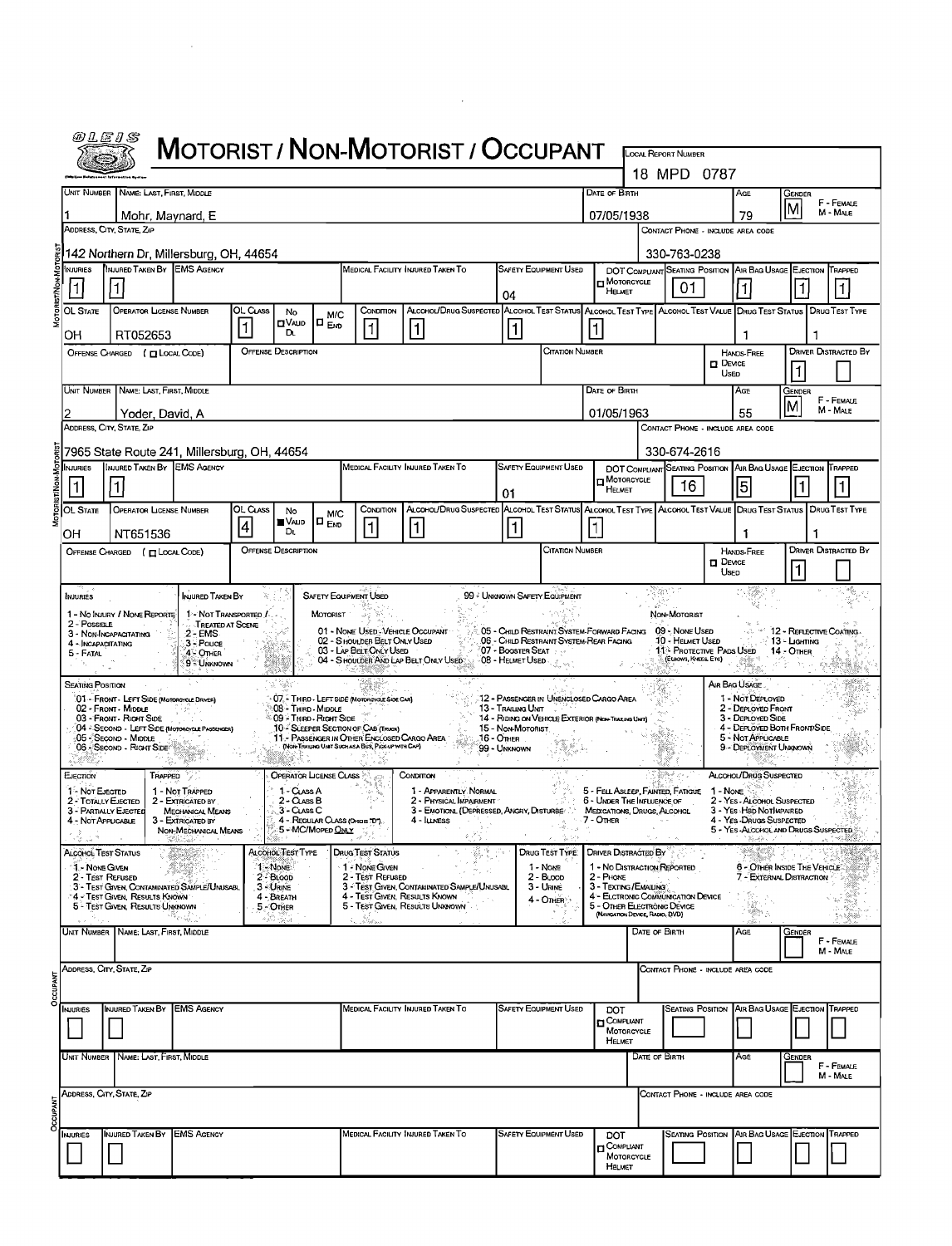|                                                                       |                                         | UNIT                                                                    |                                                         |                                                                                |                                |                                                                                                                                                                                                        |                   |                                                                                    |                                  |                                                                                                                         |                                             |                                                                        |                                                                                                                               |  |
|-----------------------------------------------------------------------|-----------------------------------------|-------------------------------------------------------------------------|---------------------------------------------------------|--------------------------------------------------------------------------------|--------------------------------|--------------------------------------------------------------------------------------------------------------------------------------------------------------------------------------------------------|-------------------|------------------------------------------------------------------------------------|----------------------------------|-------------------------------------------------------------------------------------------------------------------------|---------------------------------------------|------------------------------------------------------------------------|-------------------------------------------------------------------------------------------------------------------------------|--|
|                                                                       |                                         |                                                                         |                                                         |                                                                                |                                |                                                                                                                                                                                                        |                   |                                                                                    |                                  | <b>LOCAL REPORT NUMBER</b>                                                                                              |                                             |                                                                        |                                                                                                                               |  |
|                                                                       |                                         |                                                                         |                                                         |                                                                                |                                |                                                                                                                                                                                                        |                   |                                                                                    | OWNER PHONE NUMBER               |                                                                                                                         |                                             | 18 MPD 0787                                                            | <b>DAMAGE AREA</b>                                                                                                            |  |
| UNIT NUMBER<br>2                                                      |                                         | Yoder, David, A                                                         |                                                         | OWNER NAME: LAST, FIRST, MIDDLE ( C SAME AS DRIVER )                           |                                |                                                                                                                                                                                                        |                   |                                                                                    | 330-674-2616                     |                                                                                                                         |                                             | <b>DAMAGE SCALE</b>                                                    | FRONT                                                                                                                         |  |
| OWNER ADDRESS: CITY, STATE, ZIP<br><b>OSAME AS DRIVER</b> )           |                                         |                                                                         |                                                         |                                                                                |                                |                                                                                                                                                                                                        |                   |                                                                                    |                                  |                                                                                                                         |                                             | 2<br>1 - None                                                          | п                                                                                                                             |  |
|                                                                       |                                         | 7965 State Route 241, Millersburg, OH, 44654                            |                                                         |                                                                                |                                |                                                                                                                                                                                                        |                   |                                                                                    |                                  |                                                                                                                         |                                             |                                                                        | o                                                                                                                             |  |
| LP STATE LICENSE PLATE NUMBER<br>Vehicle (oentification Number        |                                         |                                                                         |                                                         |                                                                                |                                |                                                                                                                                                                                                        |                   |                                                                                    |                                  | # Occupants                                                                                                             |                                             | $2 - M1$ NOR                                                           |                                                                                                                               |  |
| OН                                                                    | SVF3012                                 |                                                                         |                                                         |                                                                                |                                | SHLET1010BF111140                                                                                                                                                                                      |                   |                                                                                    |                                  |                                                                                                                         |                                             | 3 - FUNCTIONAL                                                         | α<br>о                                                                                                                        |  |
| <b>VEHICLE YEAR</b><br>1995                                           |                                         | <b>VEHICLE MAKE</b><br>New Holland                                      |                                                         |                                                                                | VEHICLE MODEL<br>Other         |                                                                                                                                                                                                        |                   |                                                                                    | <b>VEHICLE COLOR</b><br>BLU      |                                                                                                                         |                                             | 4 - DISABLING                                                          |                                                                                                                               |  |
| <b>PROOF OF</b>                                                       |                                         | <b>INSURANCE COMPANY</b>                                                |                                                         |                                                                                | POUCY NUMBER<br>Towen By       |                                                                                                                                                                                                        |                   |                                                                                    |                                  |                                                                                                                         |                                             | 9 - Unknown                                                            | п<br>ά<br>α                                                                                                                   |  |
| INSURANCE<br>SHOWN                                                    |                                         | Mennonite Mutual                                                        |                                                         |                                                                                |                                | GL800843                                                                                                                                                                                               |                   |                                                                                    |                                  |                                                                                                                         |                                             |                                                                        |                                                                                                                               |  |
| CARRIER NAME, ADDRESS, CITY, STATE, ZIP                               |                                         |                                                                         |                                                         |                                                                                |                                |                                                                                                                                                                                                        |                   |                                                                                    |                                  |                                                                                                                         |                                             |                                                                        | <b>CARRIER PHONE</b>                                                                                                          |  |
| US DOT                                                                |                                         | VEHICLE WEIGHT GVWR/GCWR                                                |                                                         |                                                                                | Cargo Body Type                | 01 - No CARGO BODY TYPE/NOT APPLICABL 09 - POLE                                                                                                                                                        |                   |                                                                                    |                                  | TRAFFICWAY DESCRIPTION                                                                                                  |                                             | 11 - Two-Way, Not Divided                                              |                                                                                                                               |  |
| HM PLACARD ID NO.                                                     |                                         |                                                                         | 2 - 10,001 то 26,000х Las<br>3 - MORE THAN 26,000K LBS. | 1 - LESS THAN OR EQUAL TO 10K LBS                                              | 99                             | 02 - Bus/ Van (9-15 Seats, Inc Driver)<br>03 - Bus (16+ Seats, Inc Driver)                                                                                                                             |                   | 10 - Cargo Tank<br>11 - FLAT BED                                                   |                                  |                                                                                                                         |                                             |                                                                        | 2 - Two-Way, Not Divideo, Continuous Left Turn Lane<br>3 - Two-WAY, DIVIDED, UNPROTECTED(PAINTED OR GRASS >4FT.) MEDIA        |  |
|                                                                       |                                         |                                                                         |                                                         |                                                                                |                                | 04 - VEHICLE TOWING ANOTHER VEHICLE<br>05 - Logging                                                                                                                                                    |                   | 12 - Dump<br>13 - CONCRETE MIXER                                                   |                                  |                                                                                                                         |                                             | 4 - Two-Way, Divided, Positive MedianBarrier<br>5 - ONE-WAY TRAFFICWAY |                                                                                                                               |  |
|                                                                       | <b>HM CLASS</b><br>NUMBER               | $\Box$ Related                                                          | HAZARDOUS MATERIAL                                      |                                                                                |                                | 05 - INTERMODAL CONTAINER CHASIS<br>07 - CARGO VAN ENCLOSED BOX                                                                                                                                        |                   | 14 - Auto Transporter<br>15 - GARBAGE /REFUSE                                      |                                  | <b>D</b> Hit / Skip UNT                                                                                                 |                                             |                                                                        |                                                                                                                               |  |
| NON-MOTORIST LOCATION PRIOR TO IMPACT                                 |                                         |                                                                         |                                                         | <b>TYPE OF USE</b>                                                             | <b>UNIT TYPE</b>               | 08 - GRAIN, CHIPS, GRAVEL                                                                                                                                                                              |                   | 99 - Other/Unknown                                                                 |                                  |                                                                                                                         |                                             |                                                                        |                                                                                                                               |  |
|                                                                       |                                         | 01 - INTERSECTION - MARKED CROSSWAL<br>02 - INTERSECTION - NO CROSSWALK |                                                         | 1                                                                              | 12                             |                                                                                                                                                                                                        |                   |                                                                                    |                                  |                                                                                                                         |                                             |                                                                        | PASSENGER VEHICLES (LESS THAN 9 PASSENGERS MED/HEAVY TRUCKS OR COMBO UNITS > 10K LBS BUS/VAM/LIMO(9 OR MORE INCLUDING DRIVER) |  |
|                                                                       | 03 - INTERSECTION OTHER                 | 04 - MIDBLOCK - MARKED CROSSWALK                                        |                                                         | 1 - PERSONAL                                                                   |                                | 01 - Sub-Compact<br>02 - COMPACT<br>99 - UNKNOWN 03 - Min Size                                                                                                                                         |                   |                                                                                    |                                  | 14 - SINGLE UNIT TRUCK: 3+ AXLES                                                                                        |                                             |                                                                        | 13 - SINGLE UNIT TRUCK OR VAN 2AXLE, 6 TIRES 21 - BUS/VAN (9-15 SEATS, INC DRIVER)<br>$22 - Bus$ (16+ Seats, the Draver)      |  |
|                                                                       | 06 - BICYCLE LANE                       | 05 - Travel Lane - Other Location                                       |                                                         | 2 - COMMERCIAL                                                                 |                                | OR HIT/SKIP<br>04 - Fuu, Size<br>05 - Minivan                                                                                                                                                          |                   |                                                                                    |                                  | 15 - SINGLE UNIT TRUCK / TRAILER<br>16 - TRUCK/TRACTOR (BOBTAIL)                                                        |                                             | NON-MOTORIST                                                           | 23 - ANIMAL WITH RIDER                                                                                                        |  |
|                                                                       | 07 - Shoulder/Roadside<br>08 - Sidewalk |                                                                         |                                                         | 3 - GOVERNMENT                                                                 |                                | 06 - Sport Unuty Vehicle<br>07 - Pickup                                                                                                                                                                |                   |                                                                                    | 18 - TRACTOR/DOUBLE              | 24 - ANIMAL WITH BUGGY, WAGON, SURREY<br>17 - TRACTOR/SEMI-TRAILER<br>25 - BICYCLE/PEDACYCUST<br>26 - PEDESTRIAN/SKATER |                                             |                                                                        |                                                                                                                               |  |
|                                                                       | 10 - DRIVE WAY ACCESS                   | 09 - MEDIAN/CROSSING ISLAND                                             |                                                         | <b>IT IN EMERGENCY</b><br>RESPONSE                                             |                                | $08 - VAN$<br>09 - MOTORCYCLE                                                                                                                                                                          |                   |                                                                                    | 19 - TRACTOR/TRIPLES             | 20 - OTHER MEDIHEAVY VEHICLE<br>27 - Other Non-Motorist                                                                 |                                             |                                                                        |                                                                                                                               |  |
|                                                                       |                                         | 11 - SHARED-USE PATH OR TRAIL<br>12 - NON-TRAFFICWAY AREA               |                                                         |                                                                                |                                | 10 - Motorized Bicycle<br>11 - SNOVMOBILE/ATV                                                                                                                                                          |                   |                                                                                    |                                  | HASHM PLACARD                                                                                                           |                                             |                                                                        |                                                                                                                               |  |
| <b>SPECIAL FUNCTIONO1 - NONE</b>                                      | 99 - OTHER/UNKNOWN                      |                                                                         |                                                         | 09 - AMBULANCE                                                                 |                                | 12 - OTHER PASSENGER VEHICLE<br>17 - FARM VEHICLE                                                                                                                                                      |                   | <b>MOST DAMAGED AREA</b>                                                           |                                  |                                                                                                                         |                                             |                                                                        | Астом                                                                                                                         |  |
| 01                                                                    | 02 - Тал                                | 03 - RENTAL TRUCK (OVER 10K LBS)                                        |                                                         | $10 -$ FIRE<br>11 - HIGHWAY/MAINTENANCE                                        |                                | 18 - FARM EQUIPMENT<br>19 - Мотопноме                                                                                                                                                                  | 12                | $01 - None$<br>02 - CENTER FRONT                                                   |                                  | 08 - LEFT SIDE<br>09 - LEFT FRONT                                                                                       |                                             | 99 - UNKNOWN                                                           | 1 - Non-Contact<br>4 2 - Non-Coursion                                                                                         |  |
|                                                                       | 05 - Bus - Transit                      | 04 - BUS - SCHOOL (PUBLIC OR PRIVATE) 12 - MILITARY                     |                                                         | 13 - Pouce                                                                     |                                | 20 - Gouf Cart<br>21 - Train                                                                                                                                                                           |                   | 03 - RIGHT FRONT<br><b>IMPACT ARE 04 - RIGHT SIDE</b>                              |                                  | 10 - Top and Windows<br>11 - UNDERCARRIAGE                                                                              |                                             |                                                                        | 3 - STRIKING<br>4 - STRUCK                                                                                                    |  |
|                                                                       | 07 - Bus - SHUTTLE<br>08 - Bus Other    | 06 - Bus - CHARTER                                                      |                                                         | 14 - Public UTIUTY<br>15 - Other Government                                    |                                | 22 - OTHER (EXPLAN IN NASPATIVE)                                                                                                                                                                       | 12                | 05 - Right REAR<br>06 - REAR CENTER<br>07 - LEFT REAR                              |                                  | 12 - LOAD/TRAILER<br>13 - TOTAL (ALL AREAS)                                                                             |                                             |                                                                        | 5 - STRIKING/STRUCK<br>9 - UNXNOWN                                                                                            |  |
| PRE-CRASH ACTIONS                                                     |                                         |                                                                         |                                                         | 16 - CONSTRUCTION EQIP.                                                        |                                |                                                                                                                                                                                                        |                   |                                                                                    |                                  | <b>14 - OTHER</b>                                                                                                       |                                             |                                                                        |                                                                                                                               |  |
| 01                                                                    |                                         | MOTORIST                                                                |                                                         | 07 - MAKING U-TURN                                                             |                                |                                                                                                                                                                                                        |                   | Non-Motorist                                                                       |                                  |                                                                                                                         |                                             |                                                                        |                                                                                                                               |  |
|                                                                       |                                         | 01 - STRAIGHT AHEAD<br>02 - BACKING<br>03 - CHANGING LANES              |                                                         | 08 - ENTERING TRAFFIC LANE<br>09 - LEAVING TRAFFIC LANE                        |                                | 13 - Negotiating a Curve<br>14 - OTHER MOTORIST ACTIO                                                                                                                                                  |                   |                                                                                    | 17 - WORKING                     | 15 - EMTERING OR CROSSING SPECIFIED LOCATIO<br>16 - WALKING RUNNING, JOGGING, PLAYING, CYCLING                          |                                             |                                                                        | 21 - OTHER NON-MOTORIST ACTION                                                                                                |  |
| 99 - UNKNOWN                                                          |                                         | 04 - OVERTAKING/PASSING<br>05 - MAKING RIGHT TURN                       |                                                         | 10 - PARKED<br>11 - Slowing on Stopped in Traffic                              | 18 - Pushing Vehicle           |                                                                                                                                                                                                        |                   |                                                                                    |                                  | 19 - APPROACHING OR LEAVING VEHICLE                                                                                     |                                             |                                                                        |                                                                                                                               |  |
|                                                                       |                                         | 06 - MAKING LEFT TURN                                                   |                                                         | 12 - DRIVERLESS                                                                |                                |                                                                                                                                                                                                        |                   |                                                                                    | 20 - STANDING                    |                                                                                                                         |                                             |                                                                        |                                                                                                                               |  |
| JONTRIBUTING CIRCUMSTANCE<br>PRIMARY                                  |                                         | MOTORIST                                                                |                                                         |                                                                                |                                |                                                                                                                                                                                                        | Non-Motorist      |                                                                                    |                                  |                                                                                                                         |                                             | <b>VEHICLE DEFECTS</b>                                                 | 01 - TURN SIGNALS                                                                                                             |  |
| 01                                                                    |                                         | $01 - None$<br>02 - FAILURE TO YIELD                                    |                                                         |                                                                                | 11 - IMPROPER BACKING          | 12 - IMPROPER START FROM PARKED POSITION                                                                                                                                                               |                   | $22 - None$<br>23 - IMPROPER CROSSING                                              |                                  |                                                                                                                         |                                             |                                                                        | 02 - HEAD LAMPS<br>03 - TAIL LAMPS                                                                                            |  |
| SECONDARY                                                             |                                         | 03 - RAN RED LIGHT<br>04 - RAN STOP SIGN<br>05 - Exceeded Speed Limit   |                                                         |                                                                                |                                | 13 - Stopped or Parked LLEGALLY<br>14 - OPERATING VEHICLE IN NEGLIGENT MANNER                                                                                                                          |                   | 24 - DARTING<br>25 - LYING ANDJOR LLEGALLY IN ROADWAY                              |                                  |                                                                                                                         |                                             |                                                                        | 04 - BRAKES<br>05 - STEERING                                                                                                  |  |
|                                                                       |                                         | 06 - UNSAFE SPEED<br>07 - IMPROPER TURN                                 |                                                         |                                                                                |                                | 15 - Swering to Avoid (Due to External Conditions)<br>26 - FALURE TO YIELD RIGHT OF WAY<br>16 - WRONG SIDE/WRONG WAY<br>27 - Not Visible (Dark Clothing)<br>17 - FALURE TO CONTROL<br>28 - INATTENTIVE |                   |                                                                                    |                                  |                                                                                                                         |                                             |                                                                        | 06 - TIRE BLOWOUT<br>07 - WORN OR SLICK TIRES<br>08 - TRAILER EQUIPMENT DEFECTIVE                                             |  |
|                                                                       |                                         | 08 - LEFT OF CENTER<br>09 - Followed Too CloselwACDA                    |                                                         |                                                                                | <b>18 - VISION OBSTRUCTION</b> | 19 - OPERATING DEFECTIVE EQUIPMENT                                                                                                                                                                     |                   | 29 - FALURE TO OBEY TRAFFIC SIGNS<br>/SIGNALS/OFFICER                              |                                  |                                                                                                                         |                                             |                                                                        | 09 - MOTOR TROUBLE<br>10 - DISABLED FROM PRIOR ACCIDENT                                                                       |  |
| 99 - UNKNOWN                                                          |                                         | 10 - IMPROPER LANE CHANGE<br>PASSING OFF ROAD                           |                                                         |                                                                                | 21 - OTHER IMPROPER ACTION     | 20 - LOAD SHIFTING/FALLING/SPILLING                                                                                                                                                                    |                   | 30 - WRONG SIDE OF THE ROAD<br>31 - OTHER NON-MOTORIST ACTION                      |                                  |                                                                                                                         |                                             |                                                                        | 11 - OTHER DEFECTS                                                                                                            |  |
| <b>SEQUENCE OF EVENTS</b>                                             |                                         |                                                                         |                                                         |                                                                                |                                | <b>NON-COLLISION EVENTS</b>                                                                                                                                                                            |                   |                                                                                    |                                  |                                                                                                                         |                                             |                                                                        |                                                                                                                               |  |
| $\mathbf{z}$<br>20                                                    |                                         |                                                                         |                                                         | Ε<br>6                                                                         |                                | 01 - OVERTURN/ROLLOVER<br>02 - FIRE/EXPLOSION                                                                                                                                                          |                   | 06 - EQUIPMENT FAILURE                                                             | (BLOWN TIRE, BRAKE FAILURE, ETC) |                                                                                                                         |                                             | 10 - Cross Median<br>11 - Cross Center Line                            |                                                                                                                               |  |
| FIRST<br>HARMFUL <sup>1</sup>                                         |                                         | Most<br>HARMFUL <sup>1</sup>                                            |                                                         | 99 UNXNOWN                                                                     |                                | 03 - IMMERSION<br>04 - Jackknife                                                                                                                                                                       |                   | 07 - SEPARATION OF UNITS<br>08 - RAN OFF ROAD RIGHT<br>09 - RAN OFF ROAD LEFT      |                                  |                                                                                                                         |                                             | OPPOSITE DIRECTION OF TRAVEL<br>12 - DOWMHILL RUNAWAY                  |                                                                                                                               |  |
| EVENT                                                                 |                                         | Event                                                                   |                                                         |                                                                                |                                | 05 - CARGO/EQUIPMENT LOSS OR SHIFT<br>COLLISION WITH FIXED, OBJECT                                                                                                                                     |                   |                                                                                    |                                  |                                                                                                                         |                                             | 13 - OTHER NON-COLLISION                                               |                                                                                                                               |  |
| COLLISION WITH PERSON, VEHICLE OR OBJECT NOT FIXED<br>14 - PEDESTRIAN |                                         |                                                                         |                                                         | 21 - PARKED MOTOR VEHICLE                                                      |                                | 25 - IMPACT ATTENUATOR/CRASH CUSHION33 - MEDIAN CABLE BARRIER<br>26 - BRIDGE OVERHEAD STRUCTURE                                                                                                        |                   | 34 - Median Guardrail Barrier                                                      |                                  |                                                                                                                         |                                             | 41 - OTHER POST, POLE<br>OR SUPPORT                                    | 48 - TREE<br>49 - FIRE HYDRANT                                                                                                |  |
| 15 - PEDALCYCLE<br>16 - RAILWAY VEHICLE (TANN, ENGINE)                |                                         |                                                                         |                                                         | 22 - WORK ZONE MAINTENANCE EQUIPMENT<br>23 - STRUCK BY FALLING, SHIFTING CARGO |                                | 27 - BRIDGE PIER OR ABUTMENT<br>28 - Bridge Parapet                                                                                                                                                    |                   | 35 - MEDIAN CONCRETE BARRIER<br>36 - MEOIAN OTHER BARRIER                          |                                  |                                                                                                                         | 42 - Qulvert<br>43 - CURB                   |                                                                        | 50 - WORK ZONE MAINTENANCE<br>EQUIPMENT                                                                                       |  |
| 17 - ANIMAL - FARM<br>18 - Animal - Deer<br>19 - ANIMAL-OTHER         |                                         |                                                                         | MOTOR VEHICLE                                           | OR ANYTHING SET IN MOTION BY A                                                 |                                | 29 - BRIDGE RAIL<br>30 - GUARDRAIL FACE<br>31 - GUARDRAILEND                                                                                                                                           |                   | 37 - TRAFFIC SIGN POST<br>38 - OVERHEAD SIGN POST<br>39 - LIGHT/LUMINARIES SUPPORT |                                  |                                                                                                                         | 44 - Олтон<br>45 - EMBANKMENT<br>46 - FENCE |                                                                        | 51 - WALL BUILDING, TUNNEL<br>52 - OTHER FIXEO OBJECT                                                                         |  |
| 20 - MOTOR VEHICLE IN TRANSPORT                                       |                                         |                                                                         |                                                         | 24 - O'THER MOVABLE OBJECT                                                     |                                | 32 - PORTABLE BARRIER                                                                                                                                                                                  |                   | 40 - Unury Pole                                                                    |                                  |                                                                                                                         | 47 - MAILBOX                                |                                                                        |                                                                                                                               |  |
| UNIT SPEED                                                            |                                         | Posted Speed                                                            | <b>TRAFFIC CONTROL</b>                                  | 01 - No CONTROLS                                                               |                                | 07 - RAILROAD CROSSBUCKS                                                                                                                                                                               |                   | 13 - Crosswalk Lines                                                               |                                  | UNIT DIRECTION                                                                                                          |                                             | 1 - North                                                              | 9 - UMKNOWN<br>5 - Northeast                                                                                                  |  |
| 15                                                                    |                                         | 35                                                                      | 01                                                      | 02 - S rop Sign<br>03 - Yield Sign                                             |                                | 08 - RAILROAD FLASHERS<br>09 - RAILROAD GATES                                                                                                                                                          | 15 - Отнев        | 14 - WALK/DON'T WALK                                                               |                                  | FROM<br>To                                                                                                              |                                             | 2 - South<br>3 - East                                                  | 6 - Northwest<br>7 - SOUTHEAST                                                                                                |  |
| $\square$ Stated                                                      |                                         |                                                                         |                                                         | 04 - TRAFFIC SIGNAL<br>05 - TRAFFIC FLASHERS                                   |                                | 10 - COSTRUCTION BARRICADE<br>11 - PERSON (FLAGGER, OFFICER                                                                                                                                            | 16 - Not REPORTED |                                                                                    |                                  |                                                                                                                         |                                             | 4 - West                                                               | 8 - Southwest                                                                                                                 |  |
| <b>E</b> stimated                                                     |                                         |                                                                         |                                                         | 06 - SCHOOL ZONE                                                               |                                | 12 - PAVEMENT MARKINGS                                                                                                                                                                                 |                   |                                                                                    |                                  |                                                                                                                         |                                             |                                                                        |                                                                                                                               |  |